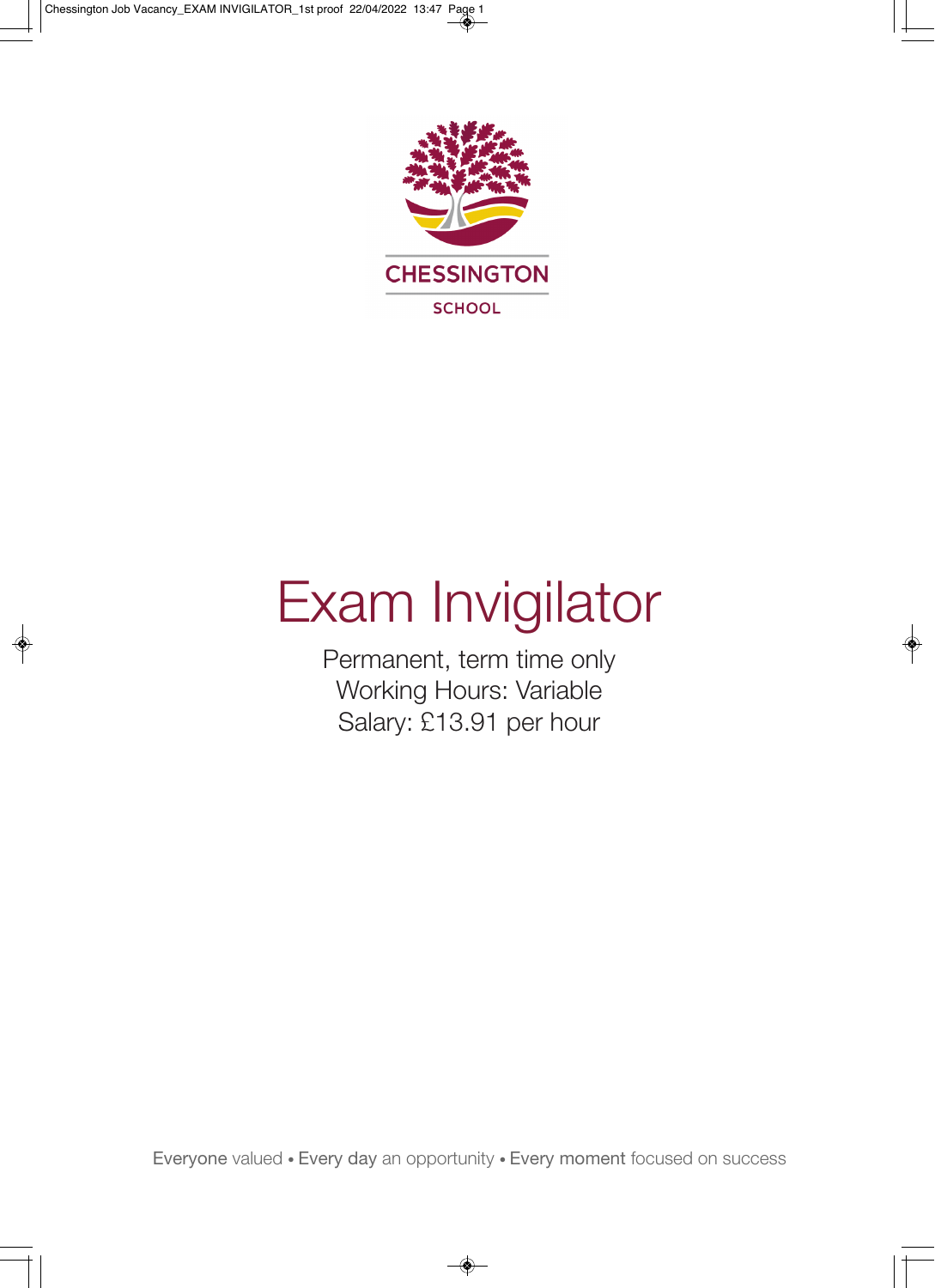

The job revolves around providing the best possible conditions for students to undertake examinations and to ensure they are conducted within the national guidelines and regulations.

The successful candidate would be joining the School's invigilator team, who are led by the Exams Officer. Invigilators work within the school on an ad hoc basis. Exams are taken at various times during the academic year so the work can be seasonal and as such there are no guaranteed hours. Working days and hours are flexible and the role requires invigilators to be reliable and punctual. The post requires DBS clearance.

### **Key responsibilities**

#### **Before Exams**

- Report to and be briefed by the Examinations Officer prior to each exam session.
- Keep confidential exam question papers and material secure before, during and after exams
- Assist in checking and setting up the examination room
- Assist in admitting candidates into exam rooms and under formal exam conditions
- Distribute the correct questions papers and exam materials to candidates as per instructions form the Examinations Officer
- Instruct candidates of their expected conduct during the exams
- Start examinations (where required) in accordance with JCQ regulations.

#### **During Exams**

- Supervise and observe candidates at all times and be vigilant throughout exams
- Deal with emergencies and irregularities effectively
- Record/report any incidents, disruptions or irregularities to the Exam Officer
- Complete accurate attendance registers
- Deal with candidate questions in accordance with JCQ regulations

#### **After Exams**

- Collect exam scripts and exam materials
- Dismiss candidates from the exam room
- Check candidates from the exam room
- Securely pack all exam scripts and match the details to the attendance register

#### **Other tasks, as directed by the Exams officer may include:**

- Supervision of exam timetable clash candidates between exam sessions
- Facilitation of access arrangements for candidates, for example as a reader, scribe etc (full training will be provided)
- Other exam-related administrative tasks including maintaining question paper scrutiny by supporting the JCQ 'second pair of eyes check'
- Carry out catch-up exam sessions for internal assessments

Everyone valued • Every day an opportunity • Every moment focused on success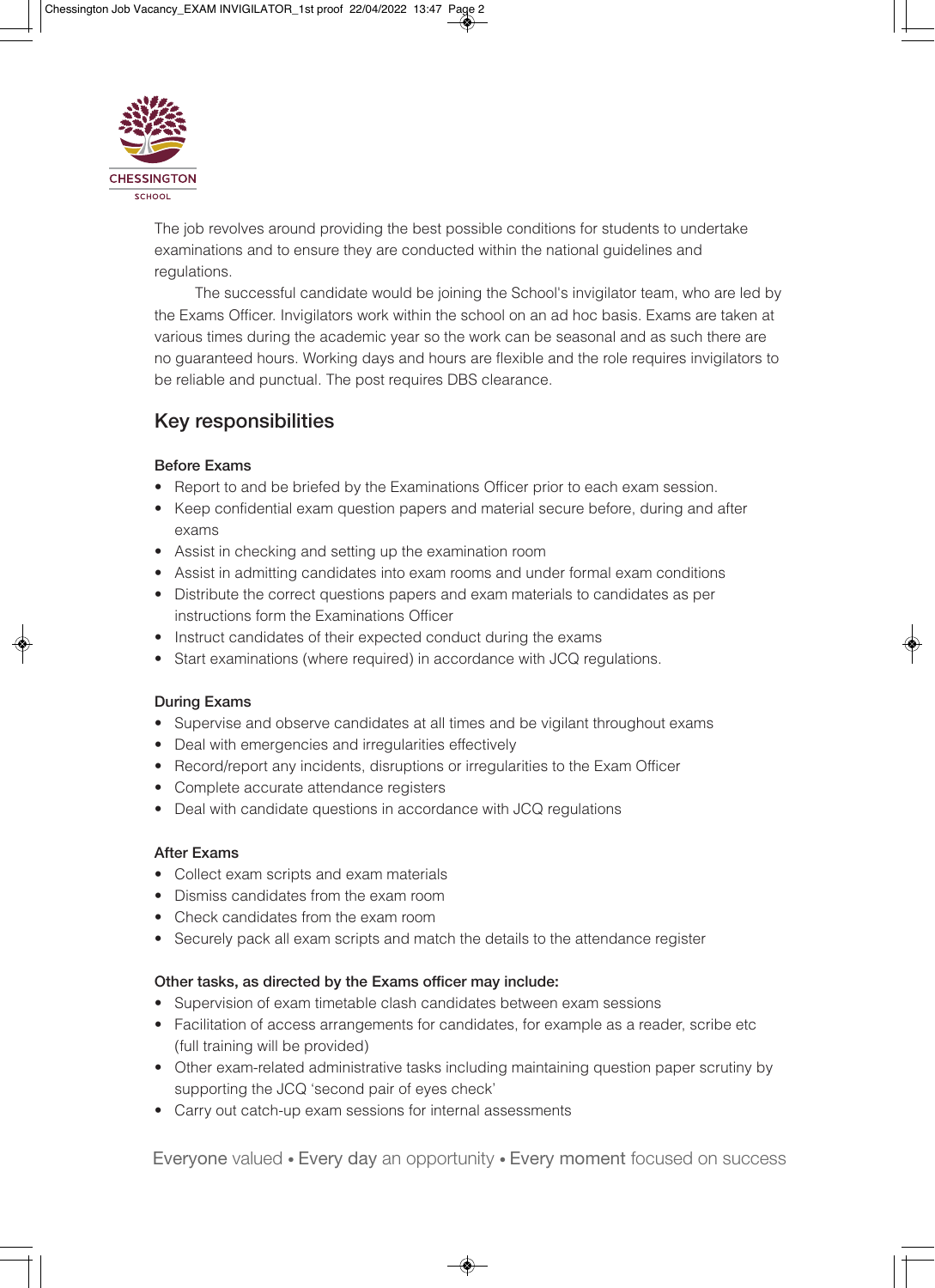

.

- Be fully conversant or disclose confidential or personal information regarding candidates or the exam administration other than in the requirements of the invigilation
- Undertake any training relevant to the role

This job description reflects the major tasks to be carried out by the post holder and identifies a level of responsibility at which they will be required to work. In the interests of effective working, the major tasks may be reviewed from time to time to reflect changing needs and circumstances. Such reviews and any consequential changes will be carried out in consultation with the post holder

**Interview Date:** Interviews will be held when suitable applications are received. We reserved the right to withdraw the advert if suitable candidates are found.